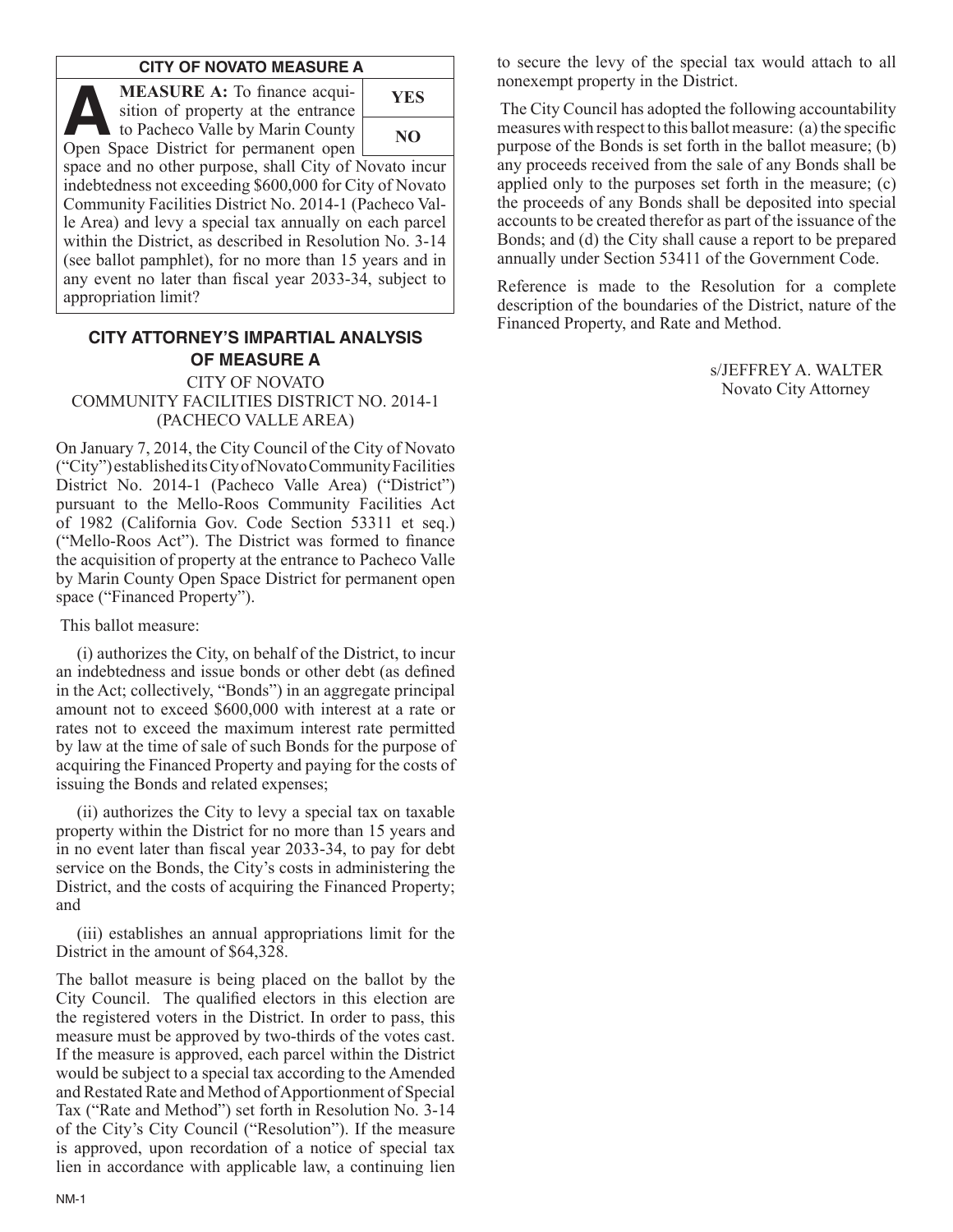## **ARGUMENT IN FAVOR OF MEASURE A**

Pacheco Valle residents are blessed to live in an area surrounded by open space of stunning natural beauty abounding with native trees and wildlife. **In this election, we ask you to SUPPORT a measure to extend open space protection to the last remaining parcels now zoned for development**—the meadow at the Valle entrance and the hillside and creek parcels near the former Marin Independent Journal building—15 acres in all. The Marin County Open Space District will own and maintain the property in perpetuity at no direct cost to Valle residents.

As part of our semi-annual property taxes, each homeowner is being asked to pay an affordable amount over 15 years to finance the land purchase. Monthly costs will be no more than \$6.58 for condo/ townhome owners and no more than \$20.67 for single family homeowners. The sole commercial building owner will pay \$325.50 per month. These costs will remain fixed over the 15-year term. Shortly after the election, homeowners will also have a one-time option to pay their entire tax liability up front, thereby saving interest and administrative costs otherwise paid over time.

**This is a once in a lifetime opportunity.** The corporate owner has agreed to sell the property at a price far below the land's market value. Interest rates may never be lower. Meanwhile, development pressures are real and growing throughout Marin, especially for buildable land near the freeway. If we fail to act now, we will have no control over what will be built on these parcels in the future.

These are the final jewels in the crown of open space that make Pacheco Valle so special. **Please vote YES to keep this land open and beautiful, for ourselves and for future generations, forever.**

s/PETER LOGAN

Preserve Pacheco Valle Meadow Committee s/RIKKI BAUM

Preserve Pacheco Valle Meadow Committee s/PATRICK MACLEAMY

Preserve Pacheco Valle Meadow Committee s/MARJORIE GOODMAN

Preserve Pacheco Valle Meadow Committee

s/JACK VAN HORN

Pacheco Valle Resident

## **NO ARGUMENT AGAINST MEASURE A WAS SUBMITTED.**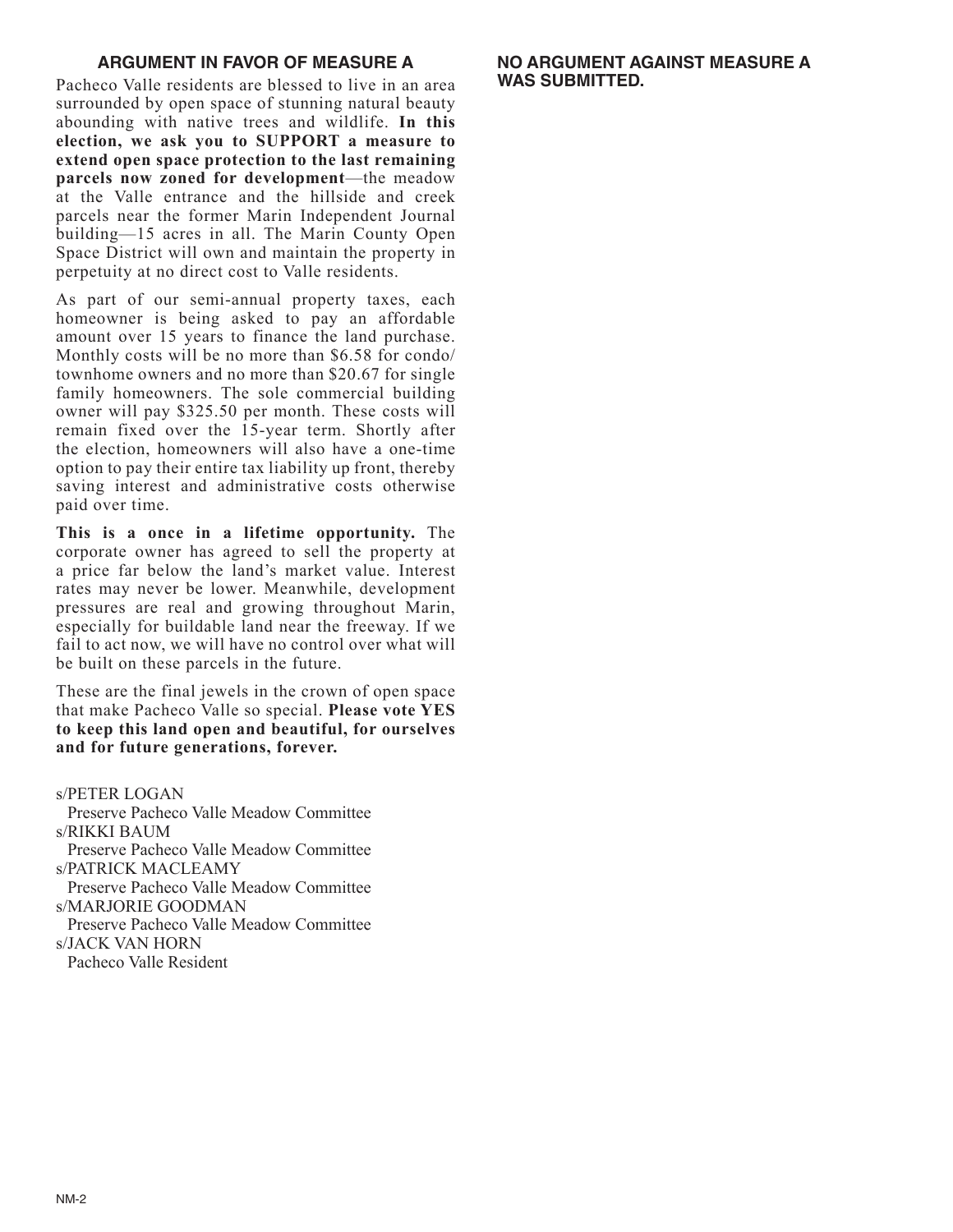## **FULL TEXT OF MEASURE A**

### CITY COUNCIL OF THE CITY OF NOVATO RESOLUTION NO. 3-14 RESOLUTION OF FORMATION OF COMMUNITY FACILITIES DISTRICT CITY OF NOVATO Community Facilities District No. 2014-1 (Pacheco Valle Area)

**RESOLVED** by the City Council (the "City Council") of the City of Novato (the "City"), County of Marin, State of California, that:

**WHEREAS,** on December 3, 2013, this City Council adopted a resolution entitled "Resolution of Intention to Establish Community Facilities District" (the "Resolution of Intention"), stating its intention to form "City of Novato Community Facilities District No. 2014-1 (Pacheco Valle Area)" (the "CFD"), of the City, pursuant to the Mello-Roos Community Facilities Act of 1982, as amended, Chapter 2.5 of Part 1 of Division 2 of Title 5, commencing with Section 53311, of the California Government Code (the "Act");

**WHEREAS,** the Resolution of Intention, incorporating a map of the proposed boundaries of the CFD and stating the facilities to be provided (as set forth in the list attached hereto as Exhibit A), and the amended and restated rate and method of apportionment of the special tax to be levied within the CFD to pay the principal and interest on bonds or other debt (as defined in the Act) proposed to be issued with respect to the CFD (which amends and restates the proposed rate and method of apportionment attached as Exhibit B to the Resolution of Intention), are on file with the City Clerk, and the provisions thereof are incorporated herein by this reference as if fully set forth herein;

**WHEREAS,** on this date, this City Council held a noticed public hearing as required by the Act and the Resolution of Intention relative to the proposed formation of the CFD;

**WHEREAS,** at the hearing all interested persons desiring to be heard on all matters pertaining to the formation of the CFD, the facilities to be provided therein and the levy of said special tax were heard, and a full and fair hearing was held;

**WHEREAS,** at the hearing evidence was presented to this City Council on said matters before it, including a report caused to be prepared by the Finance Manager (the "Report") as to the facilities to be provided through the CFD and the costs thereof, a copy of which is on file with the City Clerk, and this City Council at the conclusion of said hearing is fully advised in the premises; and

**WHEREAS,** written protests with respect to the formation of the CFD, the furnishing of specified types of facilities and the amended and restated rate and method of apportionment of the special taxes have not been filed with the City Clerk by 50% or more of the registered voters residing within the territory of the CFD or property owners of one-half or more of the area of land within the CFD and not exempt from the proposed special tax.

**NOW, THEREFORE, IT IS HEREBY ORDERED** as follows:

1. **Recitals Correct.** The foregoing recitals are true

and correct.

2. **No Majority Protest.** The proposed special tax to be levied within the CFD has not been precluded by majority protest pursuant to section 53324 of the Act.

3. **Prior Proceedings Valid.** All prior proceedings taken by this City Council in connection with the establishment of the CFD and the levy of the special tax have been duly considered and are hereby found and determined to be valid and in conformity with the Act.

4. **Name of CFD.** The community facilities district designated "City of Novato Community Facilities District No. 2014-1 (Pacheco Valle Area)" is hereby established pursuant to the Act.

5. **Boundaries of CFD.** The boundaries of the CFD, as set forth in the map of the CFD heretofore recorded in the Marin County Recorder's Office on December 16, 2013, in Book 2013 at Page 179, as Document 2013-0074469 of Maps of Assessment and Community Facilities Districts, are hereby approved, are incorporated herein by reference and shall be the boundaries of the CFD.

6. **Description of Facilities.** The type of public facilities proposed to be financed by the CFD and pursuant to the Act shall consist of those items listed as facilities in Exhibit A hereto and by this reference incorporated herein (the "Facilities").

The Finance Manager is hereby authorized and directed to enter into a joint community facilities agreement with the Marin County Open Space District, which will own or operate the Facilities, as may be necessary to comply with the provisions of Section 53316.2(a) and (b) of the Act. The Council hereby declares that such joint agreement will be beneficial to owners of property in the area of the CFD.

7. **Special Tax.**

 a. Except to the extent that funds are otherwise available to the CFD to pay for the Facilities and/or the principal and interest as it becomes due on bonds or other debt of the CFD issued to finance the Facilities, a special tax (the "Special Tax") sufficient to pay the costs thereof, secured by the recordation of a continuing lien against all non-exempt real property in the CFD, is intended to be levied annually within the CFD, and collected in the same manner as ordinary ad valorem property taxes or in such other manner as may be prescribed by this City Council.

 b. The proposed amended and restated rate and method of apportionment of the Special Tax among the parcels of real property within the CFD, in sufficient detail to allow each landowner within the proposed CFD to estimate the maximum amount such owner will have to pay, are shown in Exhibit B attached hereto and hereby incorporated herein.

 The Special Tax shall not be levied in the CFD for more than 15 years or in any event after fiscal year 2033-34, except that a Special Tax that was lawfully levied in or before the final tax year and that remains delinquent may be collected in subsequent years. Under no circumstances shall the Special Tax levied against any parcel in the CFD to be used for private residential purposes be increased as a consequence of delinquency or default by the owner of any other parcel or parcels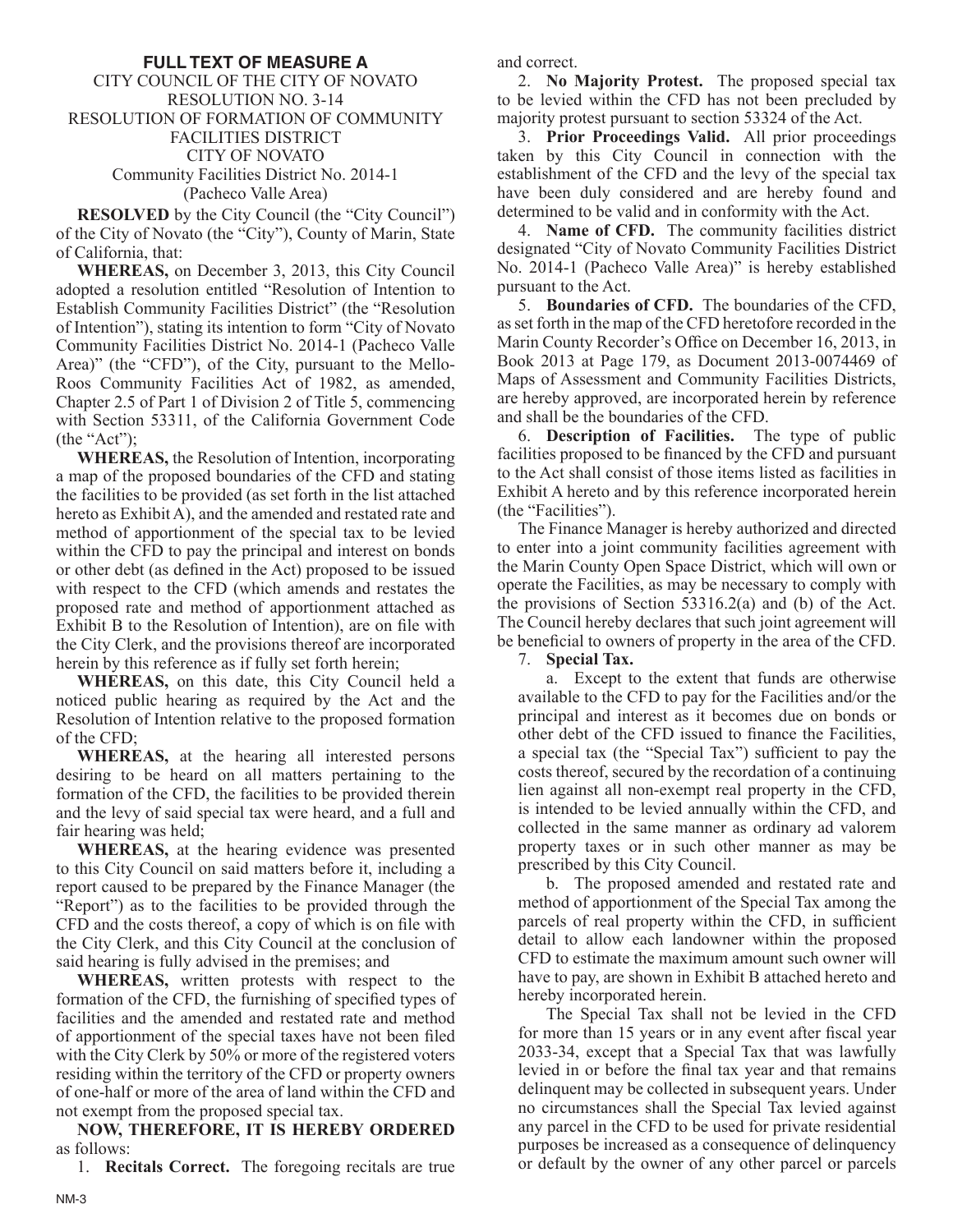within the CFD by more than 10% above the amount that would have been levied in that fiscal year had there never been any such delinquencies or defaults.

8. **Responsible Official.** The Finance Manager of the City of Novato, 922 Machin Avenue, Novato, CA 94945, (415) 899-8912, is the officer of the City who will be responsible for preparing annually a current roll of special tax levy obligations by assessor's parcel number and who will be responsible for estimating future special tax levies pursuant to the Act.

9. **Tax Lien.** Upon recordation of a notice of special tax lien pursuant to Section 3114.5 of the Streets and Highways Code of California, a continuing lien to secure each levy of the special tax shall attach to all nonexempt real property in the CFD and this lien shall continue in force and effect until the special tax obligation is prepaid and permanently satisfied and the lien canceled in accordance with law or until collection of the tax by the City ceases.

10. **Appropriations Limit.** In accordance with the Act, the annual appropriations limit, as defined by subdivision (h) of Section 8 of Article XIII B of the California Constitution, of the CFD is hereby preliminarily established at \$64,328, which is the expected revenue to be generated by the levy of the maximum special tax in fiscal year 2014-15, and said appropriations limit shall be submitted to the voters of the CFD as hereafter provided. The proposition establishing said annual appropriations limit shall become effective if approved by the qualified electors voting thereon and shall be adjusted in accordance with the applicable provisions of the Act.

11. **Election.** Pursuant to the provisions of the Act, the proposition of the levy of the special tax and the proposition of the establishment of the appropriations limit specified above shall be submitted to the qualified electors of the CFD at an election. The time, place and conditions of the election shall be as specified by a separate resolution of this City Council.

12. **Effective Date.** This resolution shall take effect upon its adoption.

\* \* \* \* \* \* \* I HEREBY CERTIFY that the foregoing resolution was duly and regularly adopted by the City Council of the City of Novato, Marin County, California, at a meeting thereof, held on the 7th day of January, 2014, by the following vote, to wit:

| AYES: Councilmembers Athas, Kellner, Lucan, |        |  |
|---------------------------------------------|--------|--|
|                                             | Eklund |  |
| NOES: Councilmembers None                   |        |  |
| <b>ABSTAIN:</b> Councilmembers None         |        |  |
| ABSENT: Councilmembers None                 |        |  |
| RECUSE: Councilmembers MacLeamy             |        |  |

s/SHERI HARTZ City Clerk

# **EXHIBIT A**

#### **CITY OF NOVATO Community Facilities District No. 2014-1 (Pacheco Valle Area) DESCRIPTION OF FACILITIES TO BE FINANCED BY THE CFD**

It is intended that City of Novato Community Facilities District No. 2014-1 (Pacheco Valle Area) (the "CFD") will be authorized to finance all or a portion of the costs of the following parcels of land located within the County of Marin: APN 160-480-34; APN 160-480-06; and APN 160- 480-33.

## OTHER

The CFD may also finance any of the following:

1. Bond and other debt (as defined in the Mello-Roos Community Facilities Act of 1982, as amended) related expenses, including underwriters discount, reserve fund, capitalized interest, letter of credit fees and expenses, bond and disclosure counsel fees and expenses, bond or other debt remarketing costs, and all other incidental expenses.

2. Administrative fees of the City and the bond trustee or fiscal agent related to the CFD and the bonds and other debt.

3. Reimbursement of costs related to the formation of the CFD advanced by the City, the landowner(s) in the CFD, or any party related to any of the foregoing, as well as reimbursement of any costs advanced by the City, the landowner(s) in the CFD or any party related to any of the foregoing, for facilities, fees or other purposes or costs of the CFD.

## **TAX RATE STATEMENT FOR MEASURE A EXHIBIT B CITY OF NOVATO Community Facilities District No. 2014-1 (Pacheco Valle Area) AMENDED AND RESTATED RATE AND METHOD**

**OF APPORTIONMENT OF SPECIAL TAX** A Special Tax shall be levied and collected in the City of Novato Community Facilities District No. 2014-1 (Pacheco Valle Area) (the "District") each Fiscal Year, in an amount determined by the application of the procedures described below. All of the Taxable Property (as defined below) in the District, unless exempted by the provisions hereof, shall be taxed for the specified purposes, to the extent and in the manner herein provided.

## **I. DEFINITIONS**

The terms used herein shall have the following meanings: **"Acreage" or "Acre"** means that acreage shown on the Assessor's Parcel Map or in the Assessor's Data for each Assessor's Parcel. In the event that the Assessor's Parcel Map or Assessor's Data shows no acreage, the Acreage for any Assessor's Parcel shall be determined by the District Administrator based upon the applicable condominium plan, final map or parcel map.

**"Act"** means the Mello-Roos Community Facilities Act of 1982, as amended, being Chapter 2.5, Division 2 of Title 5 of the Government Act of the State of California.

**"Administrative Expenses"** means the following actual or reasonably estimated costs directly related to the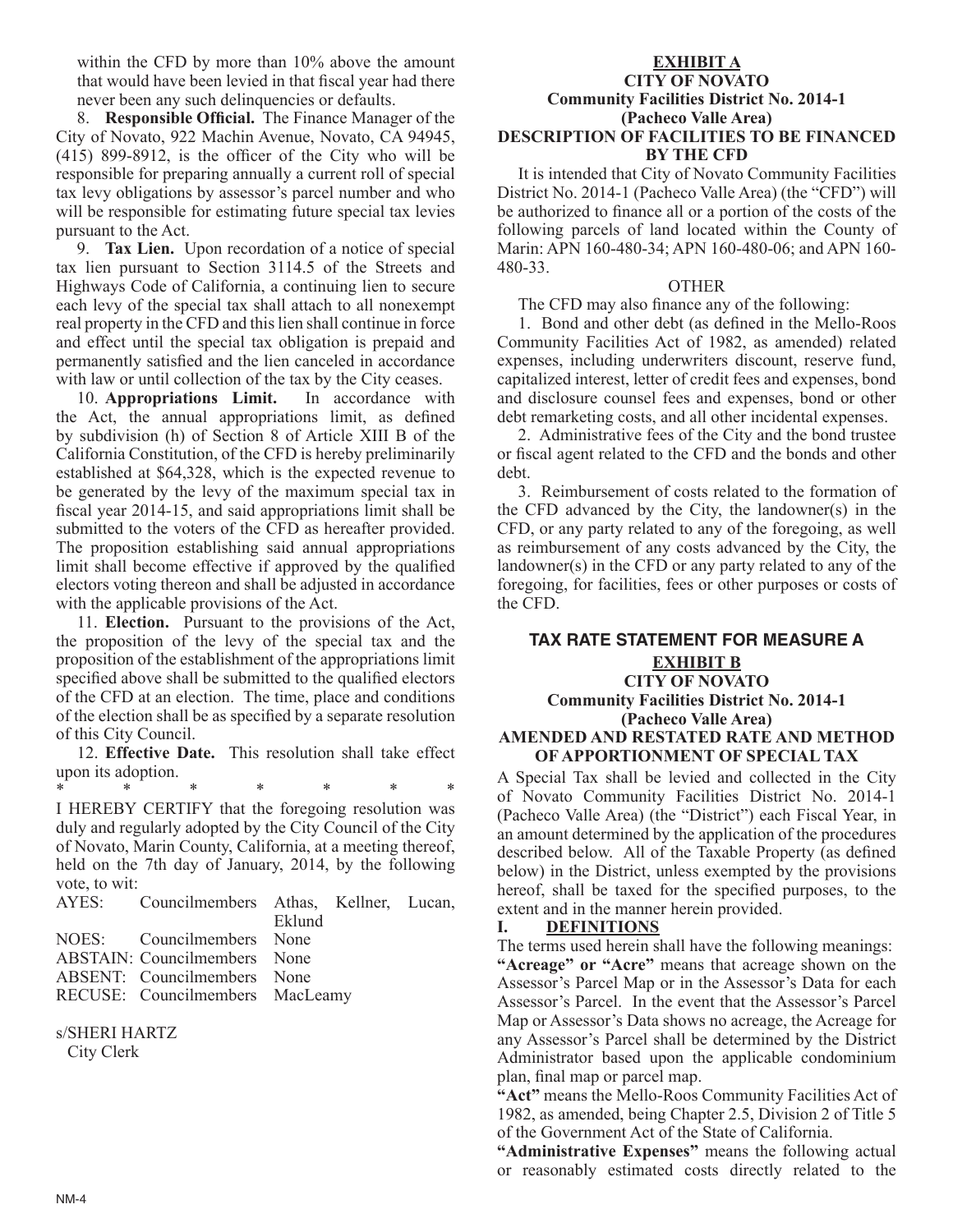administration of the District: the costs of any paying agents/fiscal agents/trustees related to Bond payments (including the fees and expenses of its counsel), banking and management; the costs of computing the Annual Special Tax Requirement and the annual Special Tax and of preparing the annual Special Tax collection schedules; the costs of collecting the Special Taxes, including any charges levied by the County Auditor's Office, Tax Collector's Office or Treasurer's Office; the costs of the City or designee in complying with the disclosure requirements of the California Government Code (including the Act) and the federal securities laws; costs of responding to public inquiries regarding the Special Taxes; the costs of the City or designee related to an appeal of the Special Tax or interpretation of the Rate and Method; amounts needed to pay rebate to the federal government related to Bonds; and the costs of commencing and pursuing to completion any foreclosure action arising from delinquent Special Taxes in the District. Administrative Expenses shall also include costs related to the formation of the District and of annexing territory to the District as well as any amounts advanced by the City for any administrative purposes of the District and an allocable share of the salaries of City staff and an allocable portion of City overhead costs relating to the foregoing, or costs of the City in any way related to the establishment or administration of the District.

**"Annual Special Tax Requirement"** means that amount with respect to the District determined by the Council or designee as required in any Fiscal Year to pay: (1) Debt Service, (2) the Administrative Expenses, (3) any amount required to establish or replenish a Reserve Fund in connection with the District, (4) any amount required to establish or replenish any operating reserve held by the City for Administrative Expenses, (5) amounts needed to compensate for historical delinquencies and reasonably anticipated delinquent Special Taxes based on the delinquency rate for Special Taxes levied in the previous Fiscal Year. The amounts referred to in clauses  $(1)$  and  $(3)$ of the preceding sentence may be reduced in any Fiscal Year (in the City's sole discretion) by (i) interest earnings on or surplus balances in funds and accounts for Bonds to the extent that such earnings or balances are available to apply against debt service pursuant to the Indenture, (ii) proceeds from the collection of penalties associated with delinquent Special Taxes, and (iii) any other revenues available to pay debt service on the bonds or other indebtedness as determined by the District Administrator.

**"Assessor's Data"** means Acreage or other Parcel information contained in the records of the County Assessor.

**"Assessor's Parcel" or "Parcel"** means a lot or parcel shown in an Assessor's Parcel Map with an assigned Assessor's Parcel number.

**"Assessor's Parcel Map"** means an official map of the Assessor of the County designating parcels by Assessor's Parcel number.

**"Association Property"** means any property within the boundaries of the District owned in fee or by easement, or irrevocably dedicated to, a property owner or community association, including any master or sub-association, as of January 1 of the prior Fiscal Year.

**"Attached Single Family Residential Property"** means those Parcels which have been assigned a use code of 14 by the County, or which are otherwise known by the District Administrator to be multiple residential lots.

**"Authorized Facilities"** means the public facilities authorized to be financed, in whole or in part, by the Special Tax proceeds.

**"Bonds"** means bonds or other debt (as defined in the Act), whether in one or more series, issued or assumed by the District to fund Authorized Facilities.

**"City"** means the City of Novato, County of Marin.

**"Council"** means the City Council of the City, acting as the legislative body of the District.

**"County"** means the County of Marin, California.

**"Debt Service"** means for each Debt Year, the total amount of principal and interest due for any Bonds of the District.

**"Debt Year"** means the twelve (12) month period ending on the second debt service payment date of each calendar year, as defined in the Indenture authorizing issuance of Bonds.

**"Detached Single Family Residential Property"** means those Parcels which have been assigned a use code of 10 or 11 by the County, or which are otherwise known to the District Administrator to be individual residential structures.

**"District"** means the City of Novato Community Facilities District No. 2014-1 (Pacheco Valle Area).

**"District Administrator"** means an official of the City, or designee or agent or consultant, responsible for determining the Annual Special Tax Requirement and providing for the levy and collection of Special Taxes each Fiscal Year.

**"Exempt Property"** means all property located within the boundaries of the District which is exempt from the Special Tax pursuant to Section V below.

**"Finance Director"** means the official of the City who is the chief financial officer or other comparable officer of the City or designee thereof.

**"Fiscal Year"** means the period from July 1st of any calendar year through June 30th of the following calendar year.

**"Indenture"** means the indenture, fiscal agent agreement, resolution, or other instrument pursuant to which Bonds for the District are issued, as modified, amended, and/ or supplemented from time to time, and any instrument replacing or supplementing the same.

**"Maximum Special Tax Rate"** means the maximum Special Tax authorized for levy in any Fiscal Year that may apply to Taxable Property as described in Section III.

**"Non-Residential Property"** means all property that is not used for people to live in, and does not include Public Property.

**"Proportionately"** means that the ratio of the actual Special Tax levied in any Fiscal Year to the Maximum Special Tax Rate authorized to be levied in that Fiscal Year is equal for all Assessor's Parcels.

**"Public Property"** means property within the boundaries of the District owned by, irrevocably offered or dedicated to, or for which an easement for purposes of public or private road right-of-way making the property unusable for any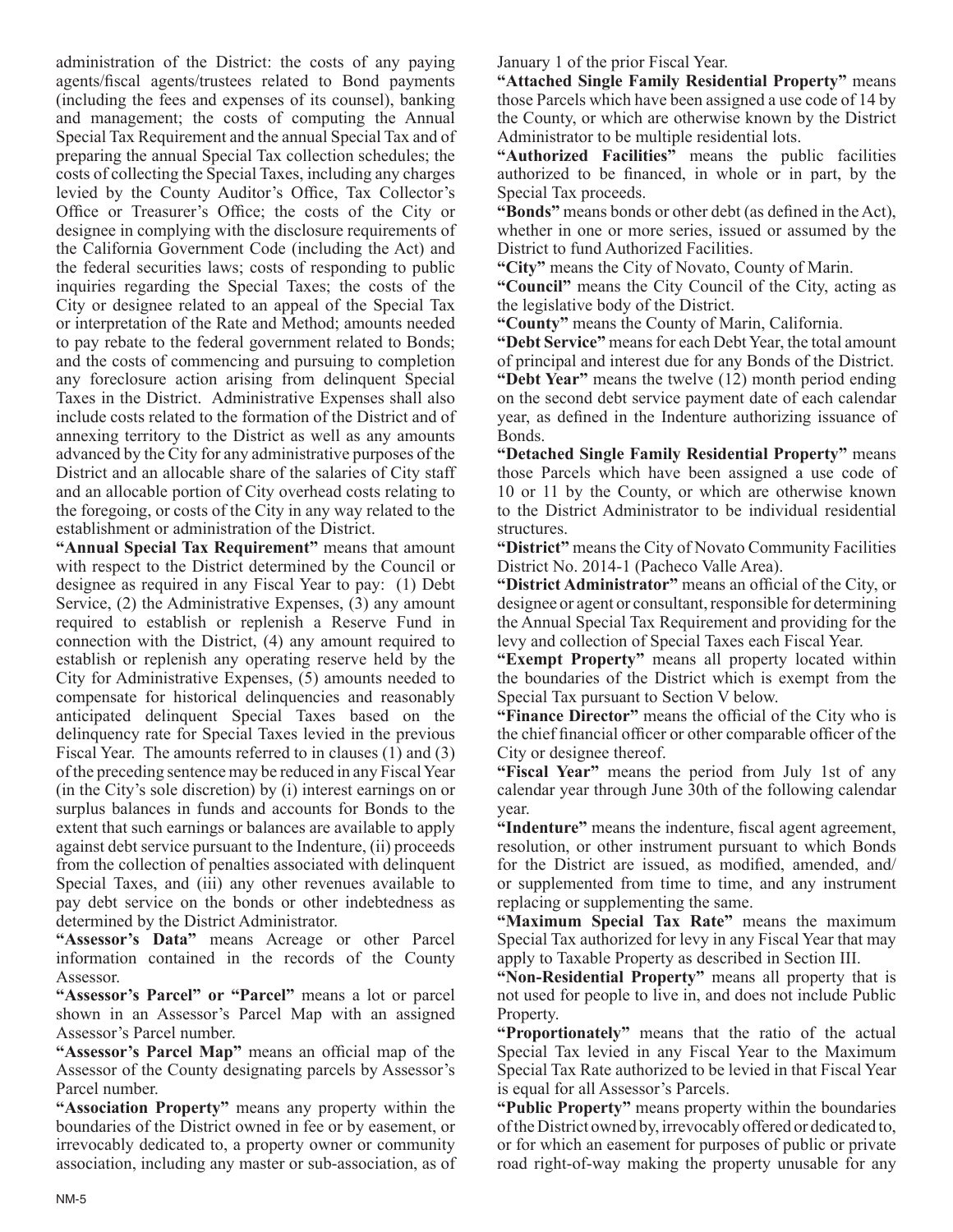other purpose has been granted to the federal government, the State of California, the County, the City, or any local government or other public agency as of January 1 of the prior Fiscal Year.

**"Rate and Method"** means this Amended and Restated Rate and Method of Apportionment of Special Tax.

**"Reserve Fund"** means a reserve account set aside by the City for the purpose of providing additional security to Bond holders for payment of principal of and interest on the Bonds, as specified in the Indenture.

**"Special Tax"** means the amount levied in each Fiscal Year on each Assessor's Parcel of Taxable Property to fund the Annual Special Tax Requirement.

**"Taxable Property"** means all Attached Single Family Residential Property, Detached Single Family Residential Property, Non-Residential Property, Taxable Public Property and Taxable Association Property located within the boundaries of the District which is not otherwise Exempt Property.

**"Taxable Association Property"** means any Parcel of Association Property that had in its entirety been a Parcel of Taxable Property in a prior Fiscal Year and, as such, had been subject to a Special Tax levy that was not prepaid when the association took ownership of the Parcel.

**"Taxable Public Property"** means any Parcel of Public Property that had in its entirety been a Parcel of Taxable Property in a prior Fiscal Year and, as such, had been subject to a Special Tax levy that was not prepaid when the public agency took ownership of the Parcel.

**II. DETERMINATION OF TAXABLE PARCELS** On *July 1* of each Fiscal Year, the District Administrator shall determine the valid Assessor's Parcel Numbers for the current Fiscal Year for all Taxable Property within the District. If any Parcel numbers are no longer valid from the previous Fiscal Year, the District Administrator shall determine the new Parcel number or numbers that are in effect for the current Fiscal Year. To the extent a Parcel or Parcels of Taxable Property are subdivided, consolidated or otherwise reconfigured, the Special Tax rates shall be assigned to the new Assessor's Parcels pursuant to Section III.

The Administrator shall also determine whether each Assessor's Parcel of Taxable Property is Attached Single Family Residential Property, Detached Single Family Residential Property, Non-Residential Property, or Taxable Public Property.

#### **III. ANNUAL SPECIAL TAX - METHOD OF APPORTIONMENT**

All Taxable Property shall be subject to a Special Tax defined as follows:

The Special Tax shall be calculated each Fiscal Year by the District Administrator and levied by the City. The Annual Special Tax Requirement shall be apportioned to each Parcel of Taxable Property within the District by the method shown below.

- First. Determine the Annual Special Tax Requirement.
- Second. Levy the Special Tax on each Parcel of Taxable Property Proportionately, up to the Maximum Special Tax Rate described in

Table 1 to satisfy the Annual Special Tax Requirement.

**TABLE 1**

| <b>MAXIMUM SPECIAL TAX RATES</b> |  |  |  |
|----------------------------------|--|--|--|
|----------------------------------|--|--|--|

| <b>Property Type</b>                                  | Rate     | Per    |
|-------------------------------------------------------|----------|--------|
| Non-Residential Property                              | \$670.00 | Acre   |
| Detached Single Family Residential<br><b>Property</b> | 248.00   | Parcel |
| Attached Single Family Residential<br>Property        | 79.00    | Parcel |

 Further, notwithstanding the above, under no circumstances will the Special Tax levied against any Assessor's Parcel of Detached Single Family Residential Property or Attached Single Family Residential Property for which an occupancy permit for private residential use has been issued be increased by more than ten percent as a consequence of delinquency or default by the owner of any other Assessor's Parcel within the District.

## **IV. FORMULA FOR PREPAYMENT OF SPECIAL TAX OBLIGATIONS**

The Special Tax may not be prepaid, except as provided in the cash collection period as detailed in Section IX below.

# **V. EXEMPTIONS**

Notwithstanding any other provision of this Rate and Method of Apportionment of Special Tax, no Special Taxes shall be levied on Public Property or Association Property, except Taxable Association Property and Taxable Public Property.

## **VI. INTERPRETATION OF RATE AND METHOD OF APPORTIONMENT**

The Council reserves the right to make minor administrative and technical changes to this document which do not materially affect the rate and method of apportioning the Special Tax. In addition, the interpretation and application of any section of this document shall be at the Council's discretion.

## **VII. MANNER AND DURATION OF SPECIAL TAX**

The Special Tax shall be collected in the same manner and at the same time as ordinary ad valorem property taxes, provided that the City may directly bill the Special Tax, may collect the Special Tax at a different time or in a different manner if needed to meet the financial obligations of the District, and may collect delinquent Special Taxes through foreclosure or other available methods.

A Special Tax may be levied beginning in Fiscal Year 2014/15 and shall be levied and collected within the District to fund the Annual Special Tax Requirement for no more than 15 years and, in any event, no later than Fiscal Year 2033/34, provided that the Finance Director shall cease to levy the Special Tax once all Bonds and Administrative Expenses have been paid in full.

# **VIII. APPEAL OF SPECIAL TAX LEVY**

Any property owner claiming that the amount or application of the Special Tax is not correct may file a written notice of appeal with the District Administrator not later than one calendar year after having paid the Special Tax that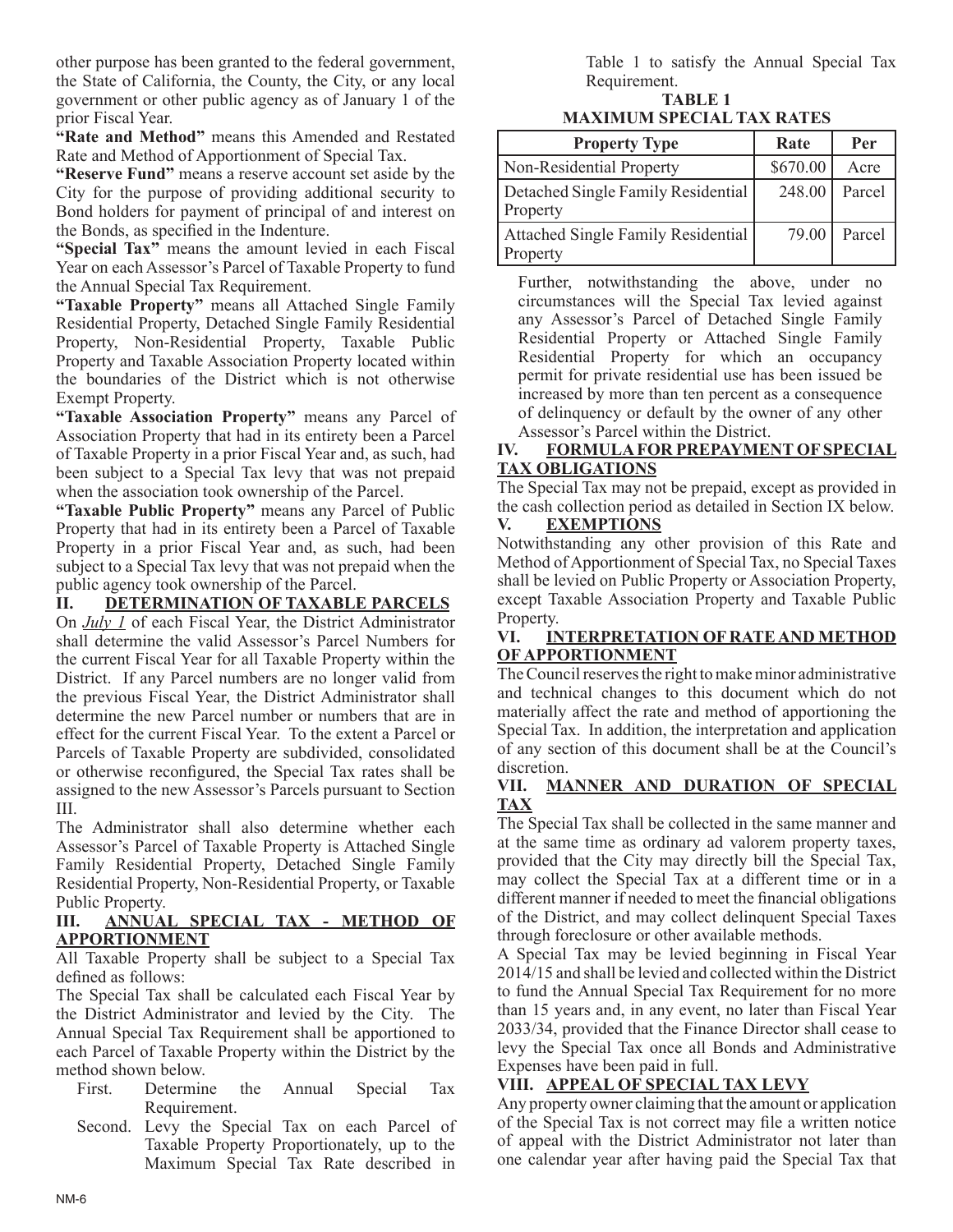is disputed. The District Administrator shall promptly review the appeal and, if necessary, consider written and oral evidence presented by the property owner regarding the amount of the Special Tax, and decide the appeal. If the property owner disagrees with the District Administrator's decision relative to the appeal, the property owner may then file a written appeal with the City Council whose subsequent decision shall be binding. If the decision of the District Administrator (if the appeal is not filed with the City Council) or the City Council (if the appeal is filed with the City Council) requires the Special Tax to be modified or changed in favor of the property owner, no cash refund shall be made for prior years' Special Tax levies, but an adjustment shall be made to the next Special Tax levy(ies). This procedure shall be exclusive and its exhaustion by any property owner shall be a condition precedent to filing any legal action by such owner.

## **IX. CASH COLLECTION PERIOD**

Property owners in the District will have the opportunity to pay their District obligation without penalty or interest during a cash collection period. Within thirty (30) days of the election of the District, the District Administrator will mail a statement to each property owner which will contain the following:

- Assessor's Parcel Number to identify each property
- Amount required to pay the District obligation in full
- Time and place of payment and the effect of failure to pay within such time
- Statement describing the expected amount of District Bonds
- Statement that the Special Tax lien has been recorded and the date of recordation

Property owners will have thirty (30) days from the date of the statement mailing to pay the obligation. After the thirty (30) day period has expired, the Special Tax lien will be released for all Assessor's Parcels which have paid their obligation in full as described in the mailed statement.

#### CITY COUNCIL OF THE CITY OF NOVATO RESOLUTION NO. 4-14 RESOLUTION DETERMINING NECESSITY TO INCUR BONDED AND OTHER INDEBTEDNESS CITY OF NOVATO Community Facilities District No. 2014-1 (Pacheco Valle Area)

**RESOLVED,** by the City Council (the "City Council") of the City of Novato (the "City"), State of California, that:

**WHEREAS,** on December 3, 2013, this City Council adopted a resolution entitled "Resolution of Intention to Establish a Community Facilities District" (the "Resolution of Intention") stating its intention to form "City of Novato Community Facilities District No. 2014-1 (Pacheco Valle Area)" (the "CFD"), pursuant to the Mello-Roos Community Facilities Act of 1982, Chapter 2.5 of Part 1 of Division 2 of Title 5, commencing with Section 53311, of the California Government Code (the "Act");

**WHEREAS,** on December 3, 2013, this City Council also adopted a resolution entitled "Resolution of Intention to Incur Bonded and Other Indebtedness" (the "Resolution of Intention to Incur Indebtedness") stating its intention to incur bonded indebtedness or other debt (as defined in the Act) within the boundaries of the CFD for the purpose of financing the costs of certain facilities specified in the Resolution of Intention;

**WHEREAS,** the Resolution of Intention to Incur Indebtedness indicated an intention to incur bonded indebtedness or other debt in an amount not to exceed \$700,000, but the City has determined that, because of other available moneys, it is necessary for the City to incur bonded indebtedness or other debt in an amount not to exceed \$600,000.

**WHEREAS,** this City Council has held a noticed public hearing as required by the Act about the determination to proceed with the formation of the CFD, the provision of certain public facilities by the CFD and the amended and restated rate and method of apportionment of the special tax to be levied within the CFD to pay the principal and interest on the proposed bonded indebtedness or other debt in the CFD and the administrative costs of the City relative to the CFD (which amends and restates the proposed rate and method of apportionment attached as Exhibit B to the Resolution of Intention);

**WHEREAS,** subsequent to the public hearing, this City Council adopted a resolution entitled "Resolution of Formation of Community Facilities District" (the "Resolution of Formation");

**WHEREAS,** this City Council has also held a noticed public hearing as required by the Act relative to the matters material to the questions set forth in the Resolution of Intention to Incur Indebtedness; and

**WHEREAS,** no written protests with respect to the matters material to the questions set forth in the Resolution of Intention to Incur Indebtedness have been filed with the City Clerk.

**NOW, THEREFORE, BE IT RESOLVED** as follows:

1. **Recitals.** The foregoing recitals are true and correct.

2. **Necessity.** This City Council deems it necessary to incur bonded indebtedness or other debt in the maximum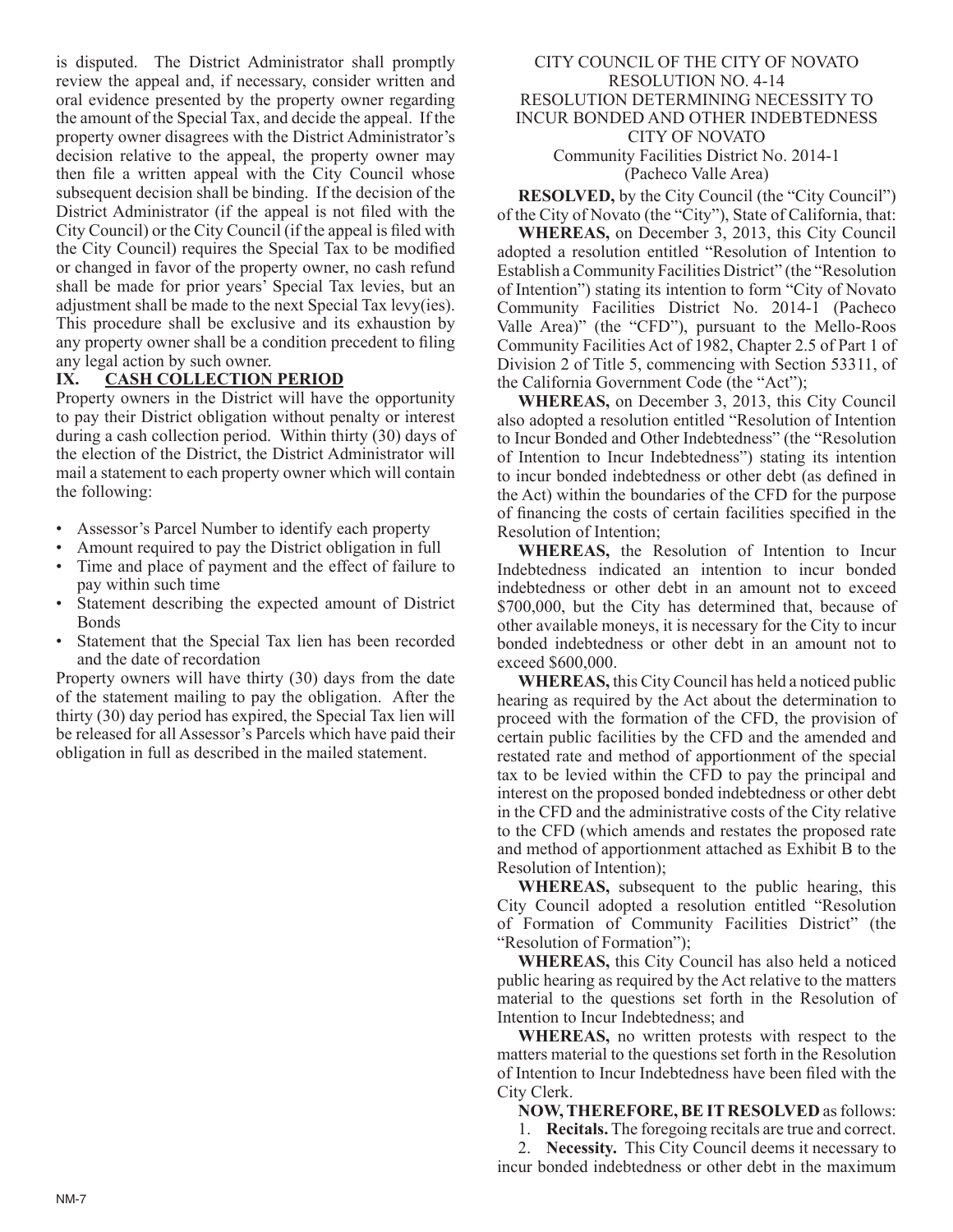aggregate principal amount of \$600,000 within the boundaries of the CFD for the purpose of financing the costs of all or a portion of the facilities defined in the Resolution of Formation (the "Facilities"), including, but not limited to, the costs of issuing and selling bonds or other debt to finance all or a portion of the Facilities and the costs of the City in establishing and administering the CFD.

3. **Entire CFD Liable.** The whole of the CFD shall pay for the bonded indebtedness or other debt through the levy of the special tax. The tax is to be apportioned in accordance with the formula set forth in Exhibit "B" to the Resolution of Formation.

4. **Bonds or Other Debt.** Bonds or other debt in the maximum amount of \$600,000 are hereby authorized subject to voter approval. The bonds or other debt may be issued in one or more series and mature and bear interest at such rate or rates, payable semiannually or in such other manner, all as this City Council or its designee shall determine, at the time or times of sale of such bonds or other debt; provided, however, that the interest rate or rates shall not to exceed the maximum interest rate permitted by applicable law at the time of sale of the bonds or other debt, and the bonds or other debt or any series thereof shall have a maximum term of not to exceed forty years.

5. **Election.** The proposition of incurring the bonded indebtedness or other debt herein authorized shall be submitted to the qualified electors of the CFD and shall be consolidated with elections on the proposition of levying special taxes within the CFD and the establishment of an appropriations limit for the CFD pursuant to Section 53353.5 of the Act. The time, place and further particulars and conditions of such election shall be as specified by separate resolution of this City Council.

6. **Effective Date.** This Resolution shall take effect upon its adoption.

\* \* \* \* \* \* \* I HEREBY CERTIFY that the foregoing resolution was duly and regularly adopted by the City Council of the City of Novato, Marin County, California, at a meeting thereof, held on the 7th day of January, 2014, by the following vote, to wit:

| AYES: Councilmembers Athas, Kellner, Lucan, |  |
|---------------------------------------------|--|
| Eklund                                      |  |
| NOES: Councilmembers None                   |  |
| ABSTAIN: Councilmembers None                |  |
| ABSENT: Councilmembers None                 |  |
| RECUSE: Councilmembers MacLeamy             |  |

#### s/SHERI HARTZ City Clerk

#### CITY COUNCIL OF THE CITY OF NOVATO RESOLUTION NO. 5-14 RESOLUTION CALLING SPECIAL ELECTION CITY OF NOVATO Community Facilities District No. 2014-1 (Pacheco Valle Area)

**WHEREAS,** this City Council has adopted a resolution entitled "Resolution of Formation of Community Facilities District" (the "Resolution of Formation"), ordering the formation of the "City of Novato Community Facilities District No. 2014-1 (Pacheco Valle Area)" (the "CFD"), authorizing the levy of a special tax on property within the CFD and preliminarily establishing an appropriations limit for the CFD, all pursuant to the Mello-Roos Community Facilities Act of 1982, Chapter 2.5 of Part 1 of Division 2 of Title 5, commencing with Section 53311, of the California Government Code (the "Act"); and

**WHEREAS,** this City Council has also adopted a resolution entitled "Resolution Determining the Necessity to Incur Bonded and Other Indebtedness" (the "Resolution Determining Necessity"), determining the necessity to incur bonded indebtedness and other debt (as defined in the Act) in the maximum aggregate principal amount of \$600,000 upon the security of the special tax to be levied within the CFD pursuant to the Act; and

**WHEREAS,** pursuant to the provisions of the Resolution of Formation and the Resolution Determining Necessity, the propositions of the levy of the special tax, the establishment of the appropriations limit and the incurring of the bonded indebtedness or other debt (as defined in the Act) shall be submitted to the qualified electors of the CFD as required by the provisions of the Act.

**NOW, THEREFORE, IT IS ORDERED** as follows:

**1. Issues Submitted.** Pursuant to Sections 53326, 53351 and 53325.7 of the Act, the issues of the (i) levy of the special tax, (ii) incurring of bonded indebtedness or other debt and (iii) establishment of the appropriations limit shall be submitted to the qualified electors (as defined below) of the CFD at an election called therefore as provided below.

**2. Voter Approval.** Pursuant to the provisions of the Act, the propositions described above in paragraph 1 shall be submitted to the voters of the CFD at an election called therefore as hereinafter provided. The ballot measures to be voted upon by the voters shall be the following:

**BALLOT MEASURE:** To finance acquisition of property at the entrance to Pacheco Valle by Marin County Open Space District for permanent open space and no other purpose, shall City of Novato incur indebtedness not exceeding \$600,000 for City of Novato Community Facilities District No. 2014-1 (Pacheco Valle Area) and levy a special tax annually on each parcel within the District, as described in Resolution No. 3-14 (see ballot pamphlet), for no more than 15 years and in any